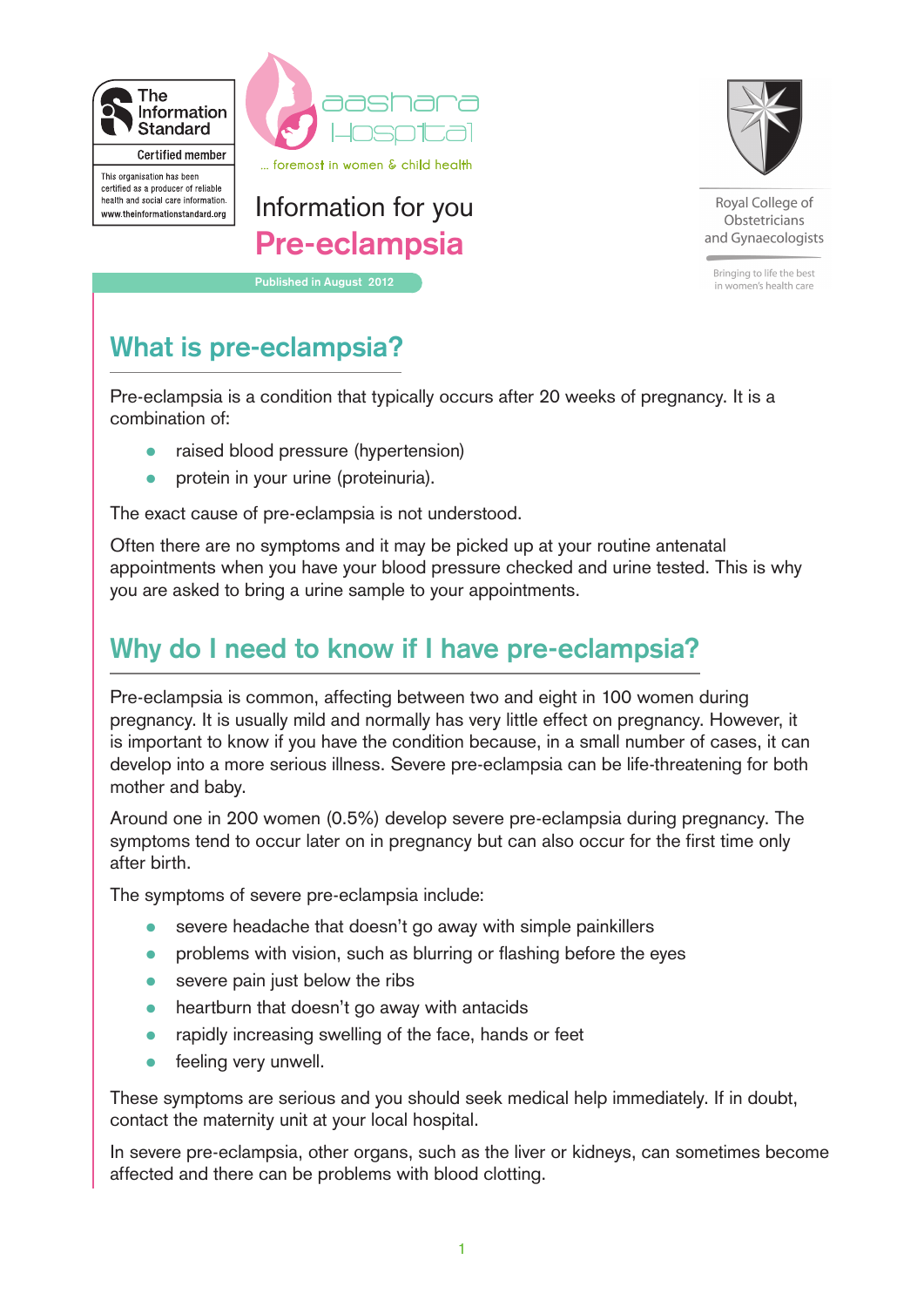

Severe pre-eclampsia may progress to convulsions or seizures before or just after the baby's birth. These seizures are called eclamptic fits and are rare, occurring in only one in 4000 pregnancies.

## **How may pre-eclampsia affect my baby?**

Pre-eclampsia affects the development of the placenta (afterbirth), which may prevent your baby growing as it should. There may also be less fluid around your baby in the womb.

If the placenta is severely affected, your baby may become very unwell. In some cases, the baby may even die in the womb. Monitoring aims to pick up those babies who are most at risk.

# **Who is at risk of pre-eclampsia and can it be prevented?**

Pre-eclampsia can occur in any pregnancy but you are at higher risk if:

- your blood pressure was high before you became pregnant
- vour blood pressure was high in a previous pregnancy
- you have a medical problem such as kidney problems or diabetes or a condition that affects the immune system, such as lupus.

If any of these apply to you, you should be advised to take low-dose aspirin (75 mg) once a day from 12 weeks of pregnancy, to reduce your risk.

The importance of other factors is less clear-cut, but you are more likely to develop preeclampsia if more than one of the following applies:

- this is your first pregnancy
- you are aged 40 or over
- your last pregnancy was more than 10 years ago
- you are very overweight a BMI (body mass index) of 35 or more
- your mother or sister had pre-eclampsia during pregnancy
- you are carrying more than one baby.

If you have more than one of these risk factors, you may also be advised to take low-dose aspirin once a day from 12 weeks of pregnancy.

# **How is pre-eclampsia monitored?**

If you are diagnosed with pre-eclampsia, you should attend hospital for assessment.

While you are at the hospital, your blood pressure will be measured regularly and you may be offered medication to help lower it. Your urine will be tested to measure the amount of protein it contains and you will also have blood tests done. Your baby's heart rate will be monitored and you may have ultrasound scans to measure your baby's growth and wellbeing.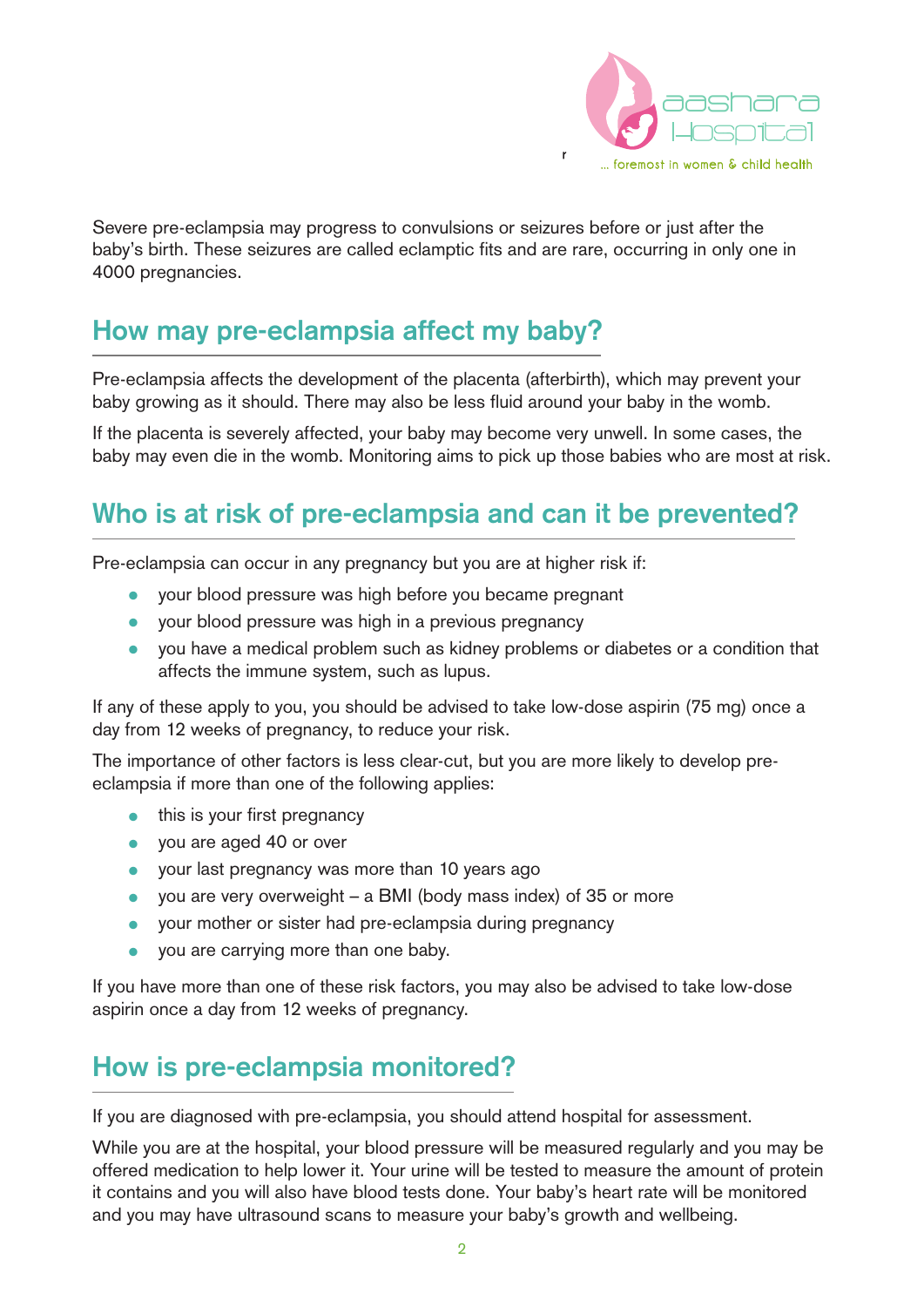

## **What happens next?**

You will continue to be monitored closely to check that you can safely carry on with your pregnancy. This may be done on an outpatient basis if you have mild pre-eclampsia. You are likely to be advised to have your baby at about 37 weeks of pregnancy, or earlier if there are concerns about you or your baby. This may mean you will need to have labour induced or, if you are having a caesarean section, to have it earlier than planned.

### **What happens if I develop severe pre-eclampsia?**

If you develop severe pre-eclampsia, you will be cared for by a specialist team. The only way to prevent serious complications is for your baby to be born. Each pregnancy is unique and the exact timing will depend on your own particular situation. This should be discussed with you. There may be enough time to induce your labour. In some cases, the birth will need to be by caesarean section.

Treatment includes medication (either tablets or via a drip) to lower and control your blood pressure. You will also be given medication to prevent eclamptic fits if your baby is expected to be born within the next 24 hours or if you have experienced an eclamptic fit.

You will be closely monitored on the labour ward. In more serious cases, you may need to be admitted to an intensive care or high dependency unit.

### **What happens after the birth?**

Pre-eclampsia usually goes away after birth. However, if you have severe pre-eclampsia, complications may still occur within the first few days and so you will continue to be monitored closely. You may need to continue taking medication to lower your blood pressure.

If your baby has been born early or is smaller than expected, he or she may need to be monitored. There is no reason why you should not breastfeed should you wish to do so.

You may need to stay in hospital for several days. When you go home, you will be advised on how often to get your blood pressure checked and for how long to take your medication.

You should have a follow-up with your GP 6–8 weeks after birth for a final blood pressure and urine check.

If you had severe pre-eclampsia or eclampsia, you should have a postnatal appointment with your obstetrician to discuss the condition and what happened. If you are still on medication to treat your blood pressure 6 weeks after the birth, or there is still protein in your urine on testing, you may be referred to a specialist.